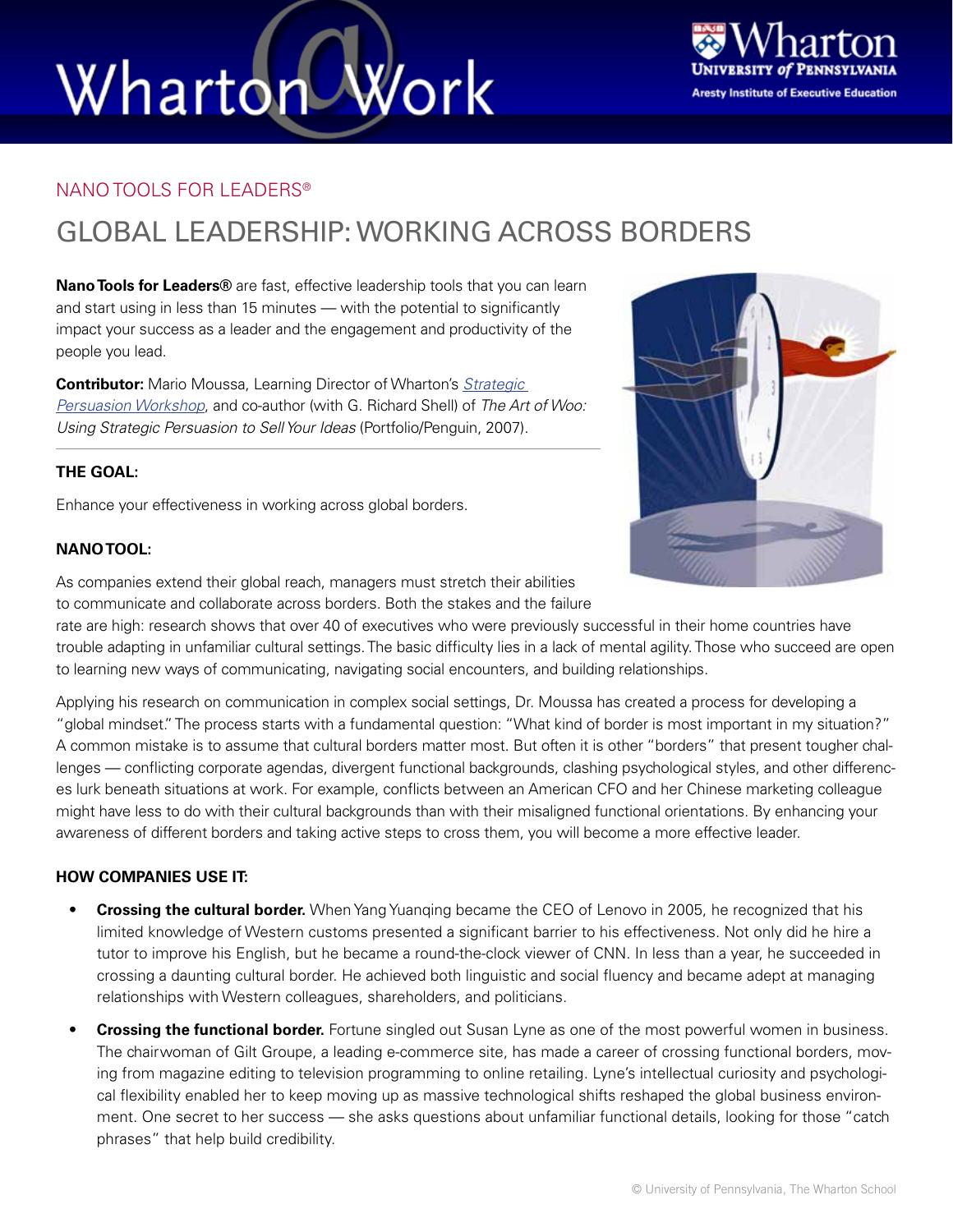### Work Wharton



- **Crossing the psychological border.** Tim Cook stepped into the top job at Apple when Steve Jobs passed away in late 2011. As COO, Cook had already demonstrated his ability to manage operations across the globe. In his new role, he had to cross the psychological "border." Cook remembers a piece of practical advice that Jobs offered in one of their final conversations: never ask what he (Jobs) would do, but "just do what's right." Much more reserved than the mercurial Jobs, Cook had to establish his own distinctive authority as CEO, remaining true to his distinctive personality and values. To succeed at the psychological border, you have to be flexible, but you also have to know your own mind.
- **Crossing the political border.** The HP board turned to Meg Whitman when German CEO Leo Apotheker exited the company after a series of communication snafus. In addition to bringing greater discipline to executing strategy, Whitman began applying her considerable skills at the political "border," aligning a fractious board behind a clear direction, building trust with skeptical investors, and calming the nerves of anxious employees. Her effectiveness as a communicator depends on avoiding bland generalities and taking time to craft messages about the right specifics for each audience.

### **ACTION STEPS:**

The following steps will help you determine which type of strategic partnership will help you best meet your needs and deal with current levels of uncertainty as they impact returns on the business.

- 1. Identify the most important border you need to cross in your current situation: cultural, functional, psychological, or political (in the sense of corporate agendas). Use the following questions to determine the border at which you are standing:
	- Do you wonder whether to shake hands or bow, dive into business or start with a personal conversation, or how to handle similar issues related to social norms? If so, you are at the cultural border, and should do some research on local customs.
	- Does your lack of technical knowledge keep you from participating in important meetings? If so, you need help crossing the functional border. In this case, learn enough about a field to be credible when discussing it.
	- Do your colleagues have very different personality styles from yours? If so, you need to pay attention to the psychological border. Introverts may need to amp up their energy, while extroverts must often take it down a few notches.
	- Are opposing corporate agendas causing conflict? If so, you have some work to do at the political border. Put on your negotiator's hat and look for creative solutions that balance outcomes and relationships.
- 2. Once you have identified the critical border, target the adaptation or focus you need in your behavior or communication style. Depending on your situation, you may need to be talkative or act in a more subdued way, focus on what you know best or learn a new field, speak your mind or build coalitions behind the scenes. It can be useful to rely on a mentor or other resources, such as 360 feedback, to help you see your blind spots and plan your learning agenda.
- 3. Take small, observable steps, with the goal of achieving a sense of being in tune with your social surroundings. As the great English novelist E.M. Forster said, "Always connect."
- 4. Assess your effectiveness and make changes where needed. Ask yourself, as Jeffrey Immelt does, "What are three things I did yesterday that I could have done better?"